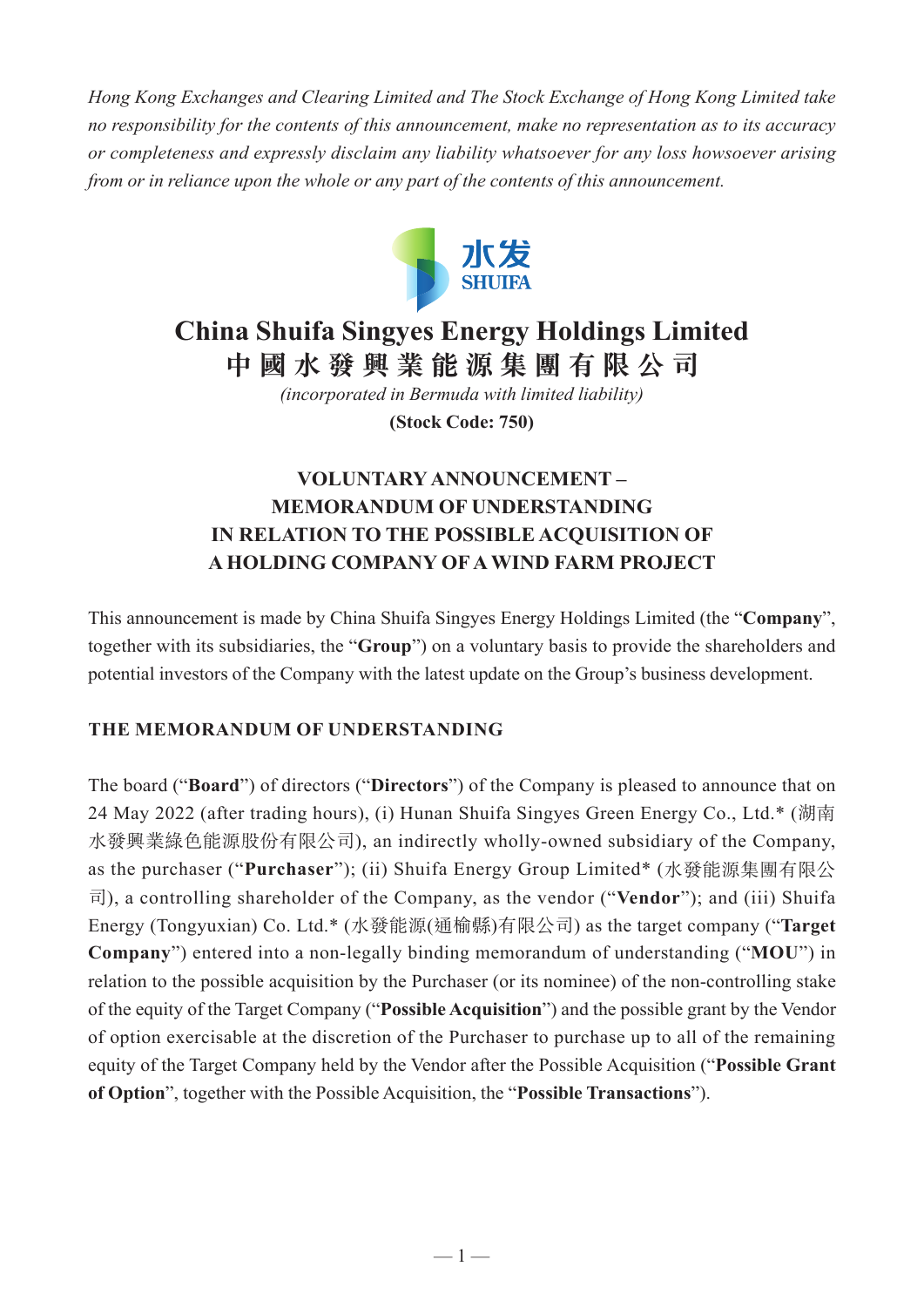Within 360 days from the date of signing of the MOU (or such longer period as agreed by the parties to the MOU in writing) (the "**Exclusivity Period**"), the Vendor and the Purchaser shall negotiate in good faith and use their best endeavour to enter into legally binding agreements in relation to the Possible Acquisition and the Possible Grant of Option (the "**Formal Agreements**").

The MOU does not create legally binding obligations on the parties in relation to the Possible Transactions but is legally binding as to the Exclusivity Period, within which the Purchaser has the exclusive right to negotiate with the Vendor on the Possible Transactions.

The MOU will be automatically terminated upon the expiry of the Exclusivity Period, or upon the execution of the Formal Agreements, whichever is earlier. The MOU will also be terminated upon the occurrence of certain events including the breach of the obligations relating to the Exclusivity Period and the parties agree in writing to terminate the MOU.

# **INFORMATION OF THE PARTIES**

#### **The Purchaser**

The Purchaser is a company established in the People's Republic of China ("**PRC**") with limited liability and is an indirectly wholly-owned subsidiary of the Company. It is principally engaged in the investment in and the operations of photovoltaic power stations and wind power projects.

# **The Vendor**

The Vendor is a company established in the PRC with limited liability which is principally engaged in the investment in and the operations of clean energy assets and is the controlling shareholder of the Company indirectly holding 1,687,008,585 Shares, representing approximately 66.92 % of the total issued share capital of the Company as at the date of this announcement. It is a whollyowned subsidiary of Shuifa Group Co., Ltd.\* (水發集團有限公司) ("**Shuifa Group**"). Shuifa Group is a state-owned enterprise established in the PRC with limited liability whose ultimate controlling shareholder is the State-owned Assets Supervision and Administration Commission of the State Council of the Shandong Province of the PRC\* (山東省國有資產監督管理委員會). The businesses of Shuifa Group cover the four sectors, namely hydraulic development, modern agriculture, environmental protection and clean energy.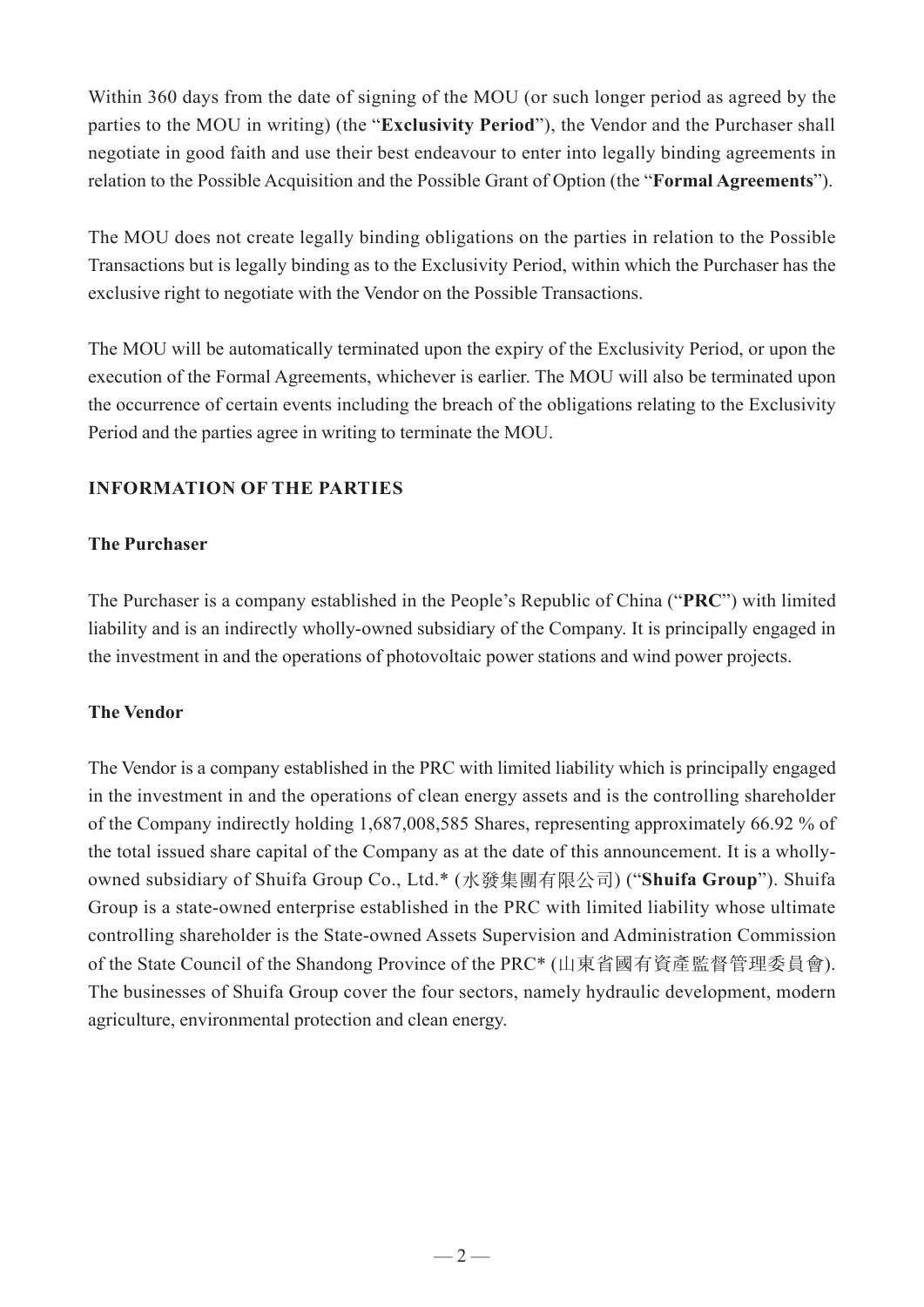# **The Target Company**

The Target Company is a company established in the PRC with limited liability and is the holding company of a 500MW wind farm project which is located in Xianghai Mongolian Township, Tongyu County, Baicheng City, Jilin Province, the PRC\* (中國吉林省白城市通榆縣向海蒙 古族鄉). As at the date of this announcement, the Target Company is owned as to 60% by the Vendor and 40% by Shuifa Fengyuan Energy Co., Ltd.\* (水發豐遠能源有限公司) ("**Shuifa Fengyuan**"). Shuifa Fengyuan is in turn owned as to 51% by Shuifa Zhongxing Group Co., Ltd.\* (水發眾興集團有限公司) ("**Shuifa Zhongxing**") and 49% by an independent third party which is not connected to the Company and its connected person ("**Independent Third Party**"). Shuifa Zhongxing is owned as to approximately 64.1% by Shuifa Group and approximately 35.9% by the Independent Third Party.

# **REASONS FOR AND BENEFITS OF THE POSSIBLE TRANSACTIONS**

The Company is a company incorporated in Bermuda with limited liability. The Group is a professional renewable energy and green construction solution provider. Its principal businesses are the design and management of the operation and maintenance of curtain wall, green building and renewable energy projects (including building integrated photovoltaic, distributable and concentrated photovoltaic projects and wind power projects).

The mid-term and long-term strategic goal of the Group in the field of clean energy is to take wind power, photovoltaic and energy storage as its leading business drive, and focus on the development of clean energy power station project investments, mergers and acquisitions, operations and EPC business, striving to become a professional green electricity operator.

As disclosed in the annual report of the Company for the financial year ended 31 December 2021, considering the impact caused by the increase in the price of photovoltaic upstream raw materials, the Group proactively slowed down its EPC business and shifted its business focus to wind power EPC in 2021. In 2021, the Group involved in a number of sizable Wind Power EPC projects and recorded a remarkable increase in the revenue from the Group's wind power EPC business. In second half of 2021, the Group also started to build a 100MW wind farm in Tongyu County in Jilin Province, which is expected to complete in 2022.

The Board considers that the Group has accumulated extensive technology and management experience in respect of wind power project investment, construction and operation, and the Possible Transactions are in line with the clean energy business and development strategies of the Group. Further, the Possible Transactions will help the Group expand its assets scale and elevate its profitability.